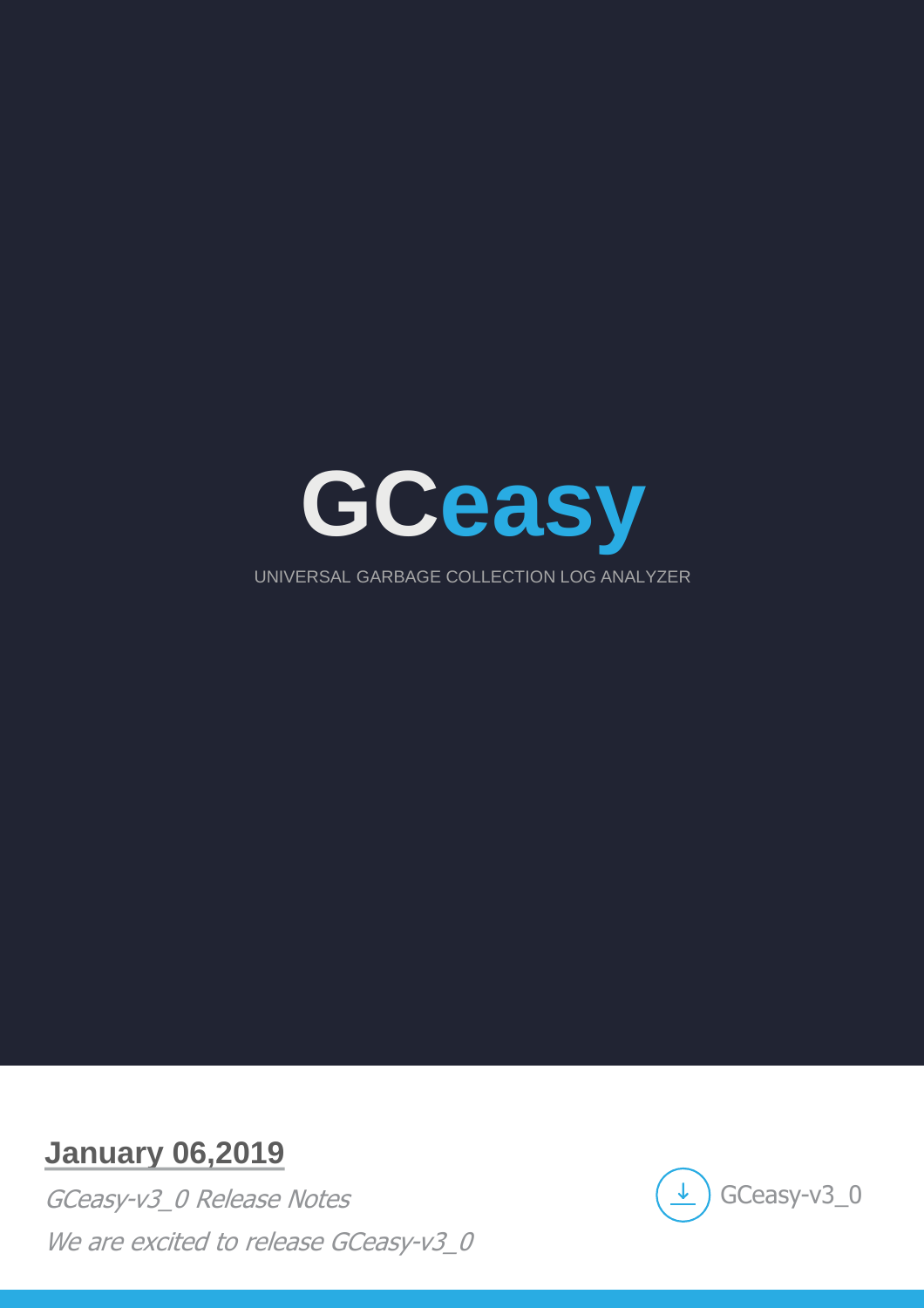#### **ZGC Log format support 1**

Z Garbage Collector is a scalable scalable low latency garbage collector capable of handling heaps ranging from a few gigabytes to multi terabytes in size, with GC pause times not exceeding 10ms. GCeasy tool has been enhanced to support Z GC log formats.

## **2** Zing GC log format support

Zing® is the JVM that uses Azul"s unique C4 (Continuously Concurrent Compacting Collector) to provide pause less garbage collection operation. GCeasy tool has been enhanced to support Zing GC log formats.

#### **S3 Storage integration 3**

GC logs files that are uploaded to GCeasy tool has been stored in local file disk. Starting from this release, you may configure GCeasy tool to store files in remote S3 bucket. Details on how to configure GCeasy to store files in S3 bucket, [can](https://blog.tier1app.com/2016/10/30/enterprise-edition-admin-manual/) [be](https://blog.tier1app.com/2016/10/30/enterprise-edition-admin-manual/) [found](https://blog.tier1app.com/2016/10/30/enterprise-edition-admin-manual/) [here](https://blog.tier1app.com/2016/10/30/enterprise-edition-admin-manual/).

### **Sharpen PDF report generation 4**

PDF reports generated through tool wasn't quite sharp. Starting from this release PDF report generation functionality has been enhanced. Now generated reports will look lot better than earlier versions, but still not yet there in perfection.

### **New elements in API response 5**

If you are using GCeasy API, new element "gcKPI" is passed in the API response. In this element all the key performance indicators of GC log is presented.

"gcKPI": {

"throughputPercentage": 99.952,

"averagePauseTime": 2.2834644,

"maxPauseTime": 30

},.

**7**

#### **Support compression format in API 6**

You may compress the request payloads and send it in API request. This facilitates fast response time. We have started to support following compression formats: zip, gz, xz, z, lzma, deflate, sz, lz4, zstd, bz2, tar. More details on how to invoke API through various compressed payload formats, [refer](https://blog.gceasy.io/2016/06/18/garbage-collection-log-analysis-api/) [here.](https://blog.gceasy.io/2016/06/18/garbage-collection-log-analysis-api/)

### **API response in XML format**

By default, API response in sent in JSON format. However, if you would like to get response in XML format, you can pass "accept" HTTP header element with value "xml". More details on how to get API response in XML format, [refer](https://blog.gceasy.io/2016/06/18/garbage-collection-log-analysis-api/) [here.](https://blog.gceasy.io/2016/06/18/garbage-collection-log-analysis-api/)